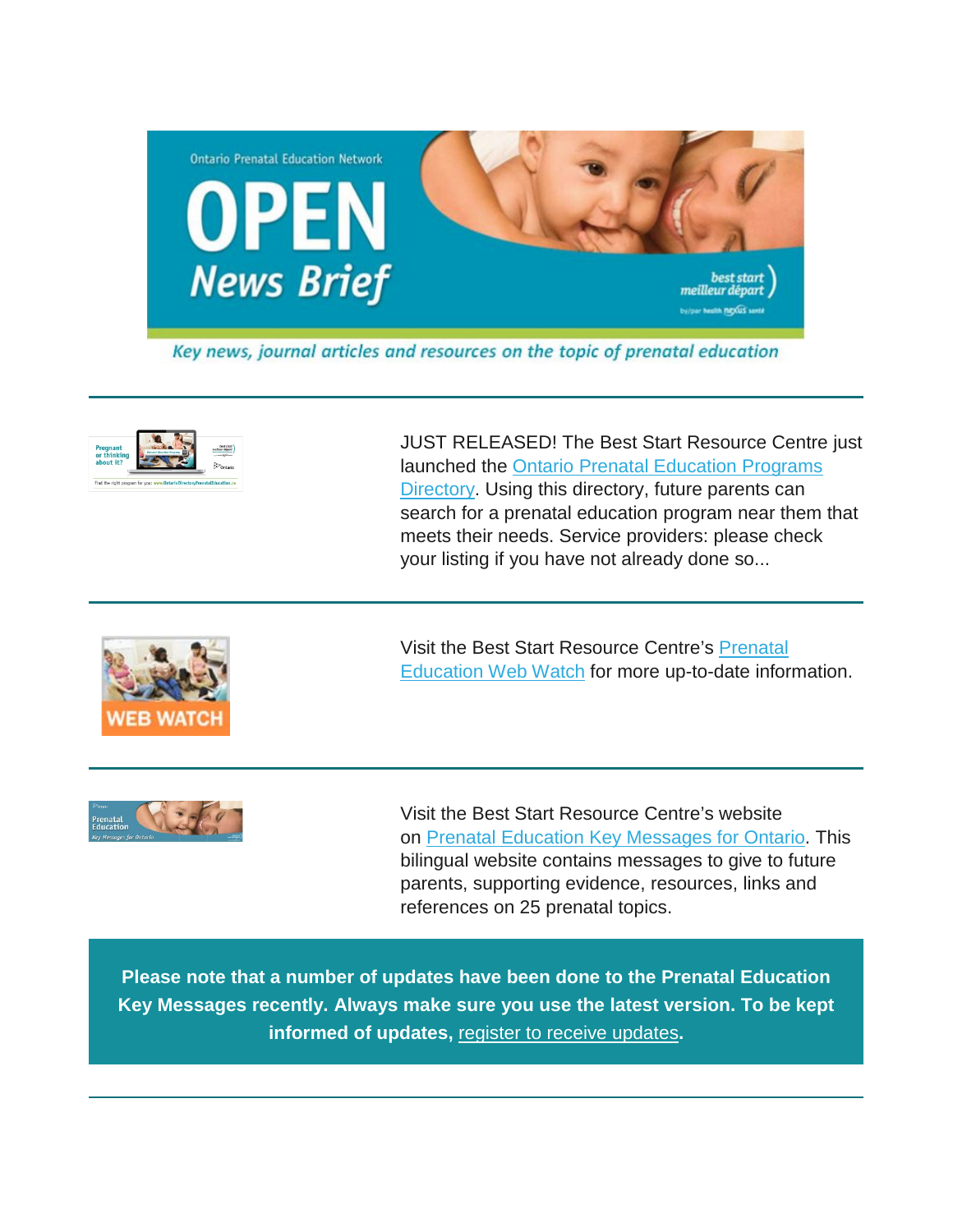# **[Prenatal Education Webinars](http://en.beststart.org/)**

The Best Start Resource Centre hosted a series of webinars on the Prenatal Education Key Messages. Recordings of these webinars are available [here.](http://en.beststart.org/events/webinar-recordings)

# **[In-person Events](http://)**







CAPPA recently announced a brand new program beginning this year: The New Parent [Educator.](http://www.cappa.net/new-parent-educator) Unlike anything currently available, this program will prepare educators to teach to expectant and new parents all about the newborn and postpartum period in a way that can balance the parents' needs for evidence as well as incorporating their own philosophies and influences on their future parenting… Stay tuned!

For more information about the program or trainings, see [cappa.net/new-parent-educator.](http://www.cappa.net/new-parent-educator)



## **[News](http://)**

### **New WHO recommendations on childbirth**

[WHO](http://www.who.int/en/) has issued new recommendations to establish global care standards for healthy pregnant women and reduce unnecessary medical interventions. The new WHO guideline recognizes that every labour is unique and progresses at different rates and advocates for high quality care for all women. In short, "all women have a right to a positive childbirth experience that includes respect and dignity, a companion of choice, clear communication by maternity staff, pain relief strategies and mobility in labor and birth position of choice."

Learn more [here.](http://www.who.int/mediacentre/news/releases/2018/positive-childbirth-experience/en/?utm_source=WHO+List&utm_campaign=25f704929e-EMAIL_CAMPAIGN_2018_01_18&utm_medium=email&utm_term=0_823e9e35c1-25f704929e-266891929)

### **Current concern: placental encapsulation**

OPHA has serious concerns about placental encapsulation, with respect to the current lack of evidence of benefit to the practice and the potential contamination and infection control risk. They have raised the issue with the MOHLTC.

Read more [here.](http://opha.on.ca/getmedia/51f1ebdc-56bd-4da3-a1df-dfe9176cddc1/OPHA-Letter-on-Growing-Demand-for-Placental-Encapsulation-Services-in-Ontario.pdf.aspx?ext=.pdf)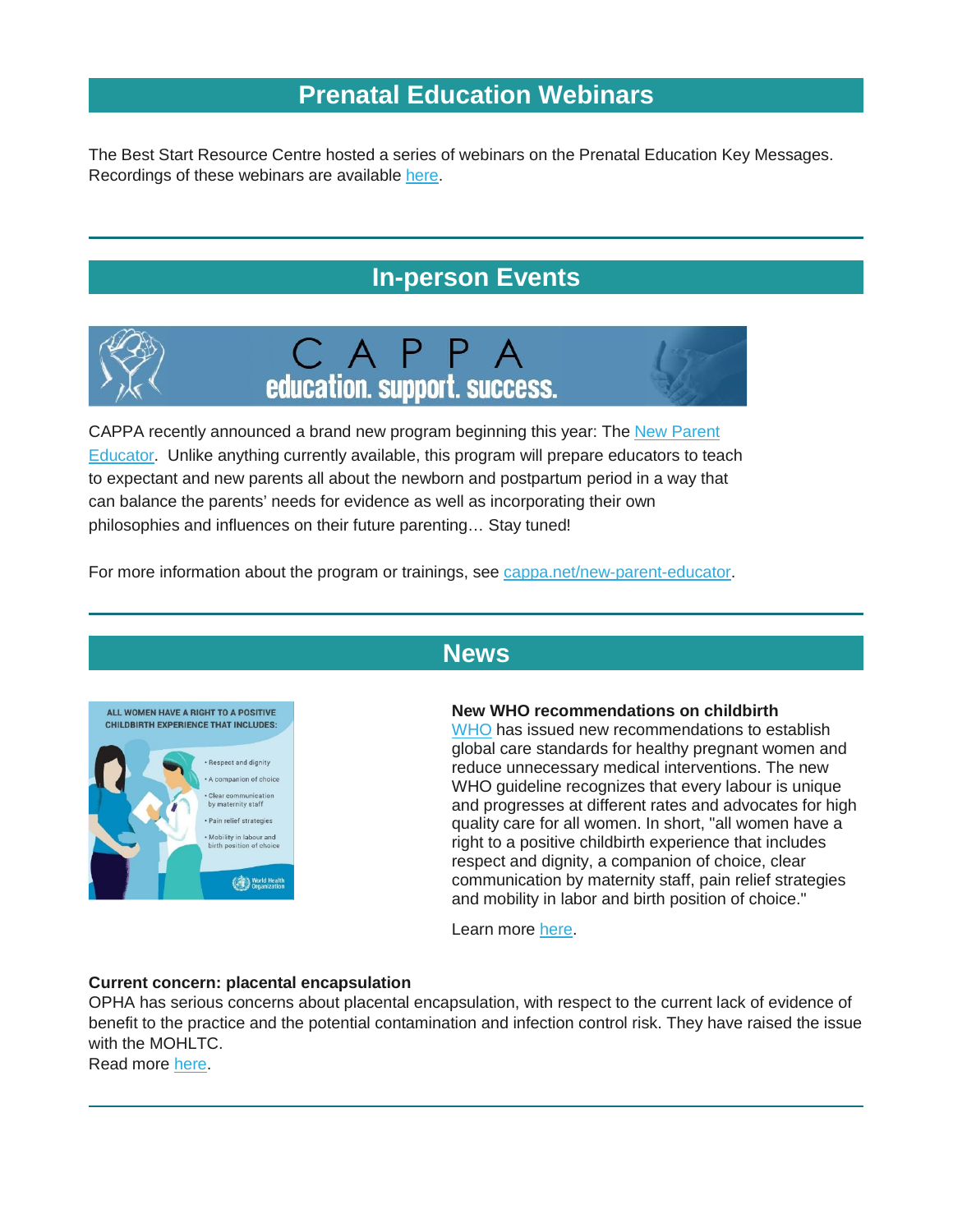## **[New resources](http://)**

#### **Folic Acid Awareness Materials**

Released by the Public Health Agency of Canada, the material is designed to increase awareness and uptake of folic acid among women of reproductive age, and to increase knowledge and influence practice of health care providers.

Available [here.](https://cmnrp.us11.list-manage.com/track/click?u=8a441ace1e52ae6e4762ed865&id=7b572106d8&e=34dfa22874)

### **New video in the** *Here Comes Baby* **series**

An initiative by Ottawa Public Health and Monarch Centre, these videos aim to make parents and soon to be parents feel more confident and prepared for their baby's arrival.

The latest video to date shares answers to common questions about **jaundice**. Watch them all [here.](http://www.parentinginottawa.ca/en/becoming-a-parent-and-pregnancy/here-comes-baby.aspx)

## **[Recent studies](http://)**

#### **Pros and Cons of cesarean delivery for mother, baby and subsequent pregnancies.**

When compared with vaginal delivery, cesarean delivery is associated with a reduced rate of urinary incontinence and pelvic organ prolapse, but this should be weighed against the association with increased risks for fertility, future pregnancy, and long-term childhood outcomes. This information could be valuable in counselling women on mode of delivery.

Read the article [here.](https://www.ncbi.nlm.nih.gov/pmc/articles/PMC5779640/)

### **TV's influence on pregnancy, childbirth more powerful than many women admit**

[A recent sociology research](http://onlinelibrary.wiley.com/doi/10.1111/1467-9566.12658/pdf) suggest surprisingly stronger-than-expected influence from TV reality shows and other media on pregnant women's perception and management of their pregnancy and childbirth.

### **SmartMom Text Messaging for Prenatal Education: some encouraging results**

[SmartMom](https://www.smartmomcanada.ca/) is the first peer-reviewed, evidence-based mHealth program for prenatal education in Canada and the first to be endorsed by the Society of Obstetricians and Gynaecologists of Canada. A qualitative focus group explored Canadian women's perceptions and reported that SmartMom is acceptable to the end users. The next step: an evaluation program exploring the effects of the text messages on adoption of health-promoting behaviors and maternal-child health outcomes… Read the study [here.](https://www.ncbi.nlm.nih.gov/pmc/articles/PMC5320393/)

### **Support pregnant women with fear of childbirth**

A systematic review of approaches and interventions to support pregnant women with fear of childbirth (FOC)/tokophobia was recently performed. Results indicate that, despite methodological limitations, single or group psychoeducation sessions for nulliparous women or therapeutic conversation during pregnancy (in group or individual sessions) have the potential to strengthen women's self-efficacy and decrease the number of caesarean sections due to FOC. The theoretical validation of an intervention deepens the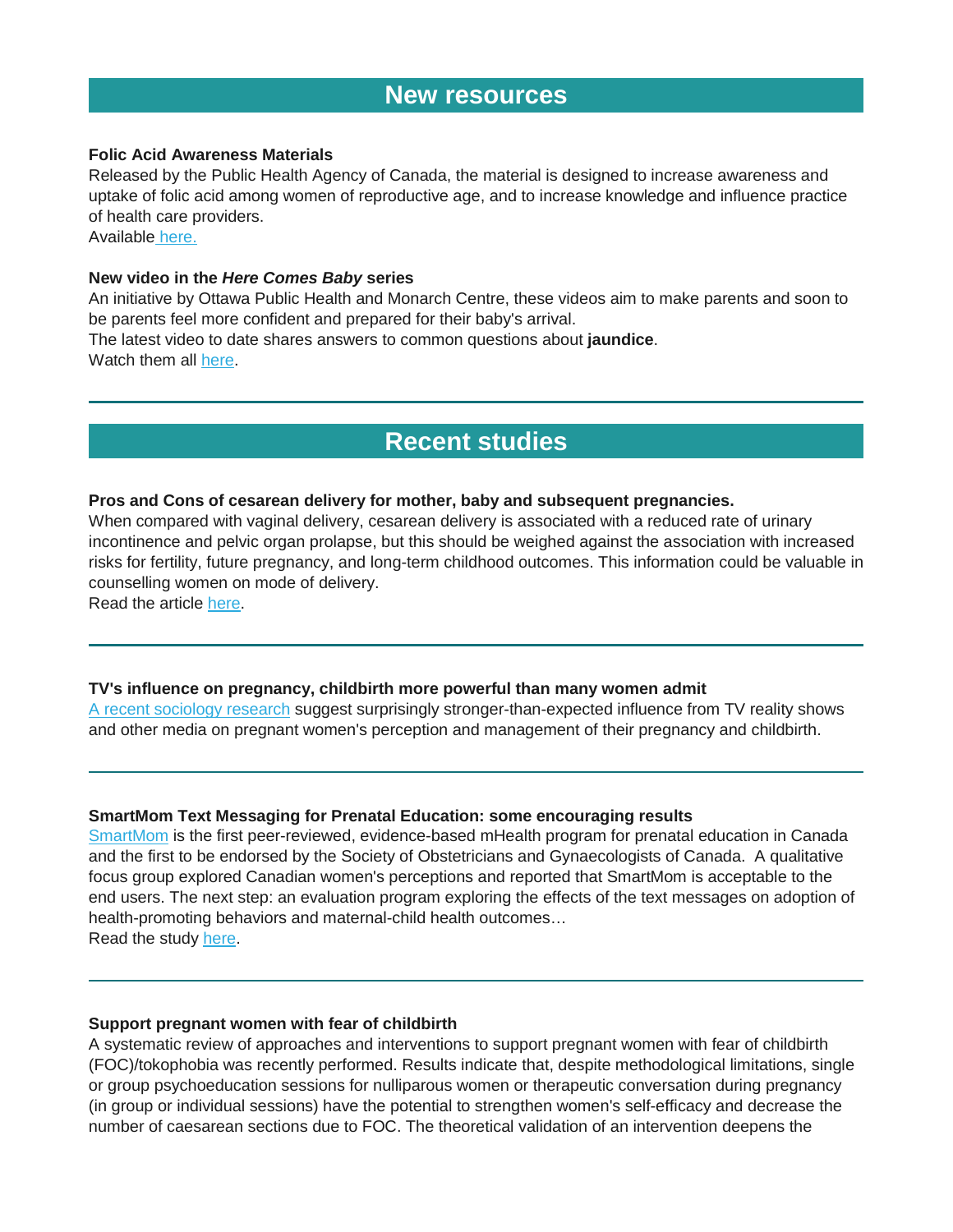understanding of psychological processes in women coping with severe FOC. Read the article [here.](http://www.midwiferyjournal.com/article/S0266-6138(18)30052-4/fulltext?rss=yes)



## by/par health nexus santé

180 Dundas Street West, Suite 301, Toronto, ON M5G 1Z8 Telephone: (416) 408-2249 | Toll-free: 1-800-397-9567 | Fax: (416) 408-2122 E-mail: [beststart@healthnexus.ca](mailto:beststart@healthnexus.ca?subject=Contact%20Us)

> [Subscribe to this list](mailto:open@healthnexus.ca?subject=Subscribe%20to%20OPEN) [Unsubscribe from this list](mailto:open@healthnexus.ca?subject=Unsubscribe%20from%20OPEN)

## **Stay connected!**

- The free weekly **[Ontario Health Promotion E-mail bulletin \(OHPE\)](http://www.ohpe.ca/)** offers a digest of news, events, jobs, feature articles on health promotion issues, resources, and much more, to those working in health promotion.
- **[Click4HP](https://listserv.yorku.ca/archives/click4hp.html)** is an international dialogue on health promotion. Participants exchange views on issues and ideas, provide leads to resources, and ask questions about health promotion.
- **[The Maternal Newborn and Child Health Promotion \(MNCHP\) Network](http://lists.beststart.org/listinfo.cgi/mnchp-beststart.org) -** A province-wide electronic forum for service providers working to promote preconception, prenatal and child health.
- **[Ontario Prenatal Education](http://fluidsurveys.com/surveys/ohpe/subscriptionsopen2015-2016/) Network -** A space where professionals can share information and resources, ask questions and collaborate with peers on topics related to prenatal education.
- **[Health Promotion Today](http://en.healthnexus.ca/)** 0ur blog keeps you informed of news and topics related to health promotion.
- **[The Best Start Aboriginal Sharing Circle \(BSASC\) Network](http://lists.beststart.org/listinfo.cgi/bsasc-beststart.org)** is a distribution list designed for service providers working with Aboriginal Peoples in areas of preconception, prenatal and child health. The network is a forum to share news, ideas, questions and best practices.

### **En français: Restez branché!**

- Le bulletin francophone **[Le Bloc-Notes](http://www.leblocnotes.ca/)** est un outil indispensable pour les intervenants professionnels qui aiment être à l'affût des nouveautés dans le domaine de la promotion de la santé.
- Le **[Bulletin de santé maternelle et infantile](http://fr.meilleurdepart.org/services/echange_d_information/bulletin-de-sant%C3%A9-maternelle-et-infantile)** est un bulletin électronique mensuel à l'intention des fournisseurs de services œuvrant dans le domaine de la promotion de la santé maternelle et infantile.
- **[Promotion de la santé aujourd'hui](http://fr.nexussante.ca/)** Notre blogue sur lequel on partage des nouvelles et réflexions liées à la promotion de la santé.